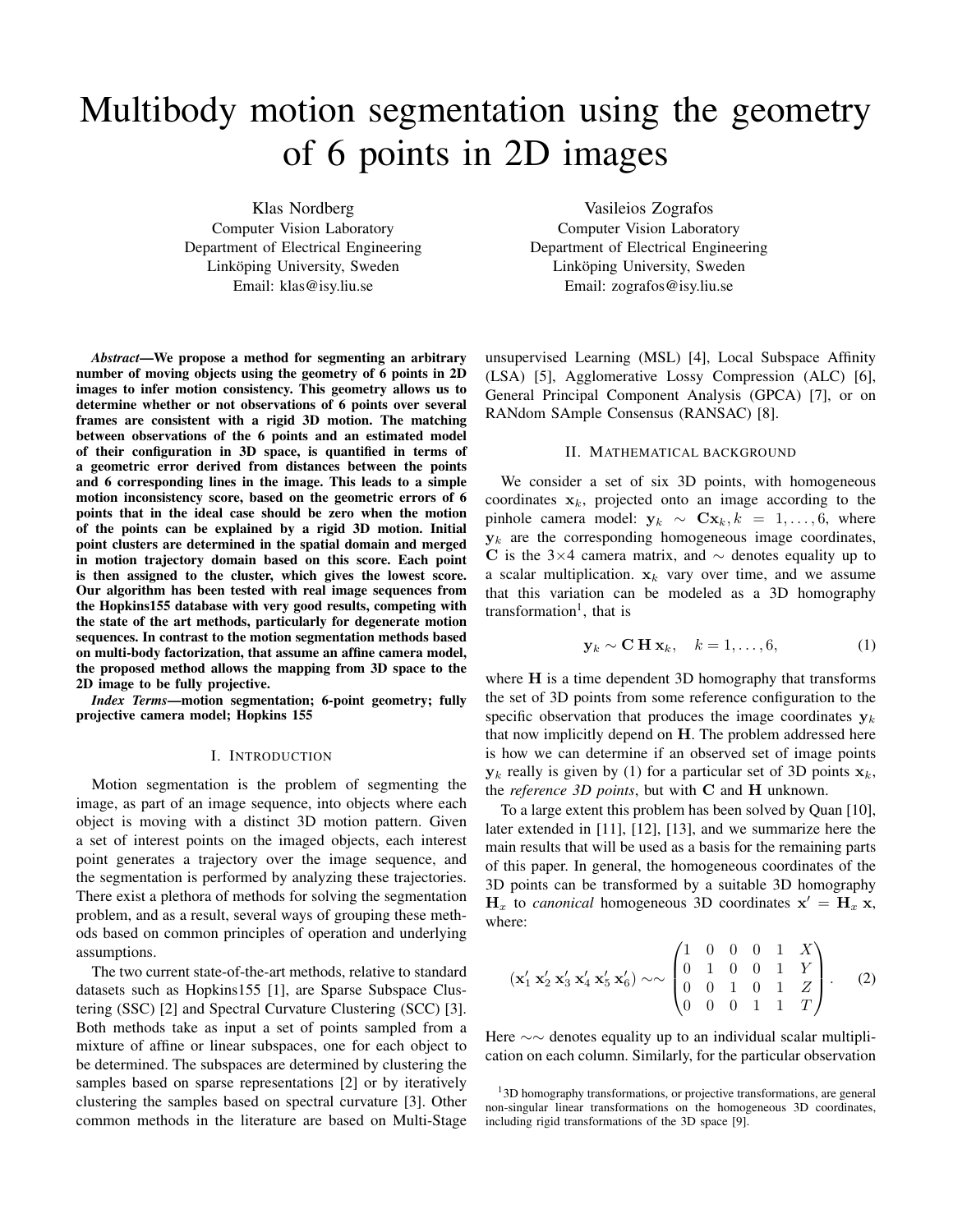of the corresponding image points we can transform them to canonical homogeneous 2D coordinates  $y'_k = H_y y_k$ , where

$$
(\mathbf{y}'_1 \ \mathbf{y}'_2 \ \mathbf{y}'_3 \ \mathbf{y}'_4 \ \mathbf{y}'_5 \ \mathbf{y}'_6) \sim \sim \begin{pmatrix} 1 & 0 & 0 & 1 & u_5 & u_6 \\ 0 & 1 & 0 & 1 & v_5 & v_6 \\ 0 & 0 & 1 & 1 & w_5 & w_6 \end{pmatrix} . \tag{3}
$$

 $H_x$  and  $H_y$  depend on  $x_1, \ldots, x_5$  and  $y_1, \ldots, y_4$ , respectively, and  $y'_k \sim H_y \textbf{C} \textbf{H} \textbf{H}_x^{-1} \textbf{x}'_k$ .

The main result in [10] is that from these transformed coordinates we can compute a set of five *relative invariants* of the image points, denoted  $i_k$ , and of the 3D points, denoted  $I_k$ , according to:

$$
\mathbf{z} = \begin{pmatrix} i_1 \\ i_2 \\ i_3 \\ i_4 \\ i_5 \end{pmatrix} = \begin{pmatrix} w_6(u_5 - v_5) \\ v_6(w_5 - u_5) \\ u_5(v_6 - w_6) \\ v_5(w_6 - u_6) \end{pmatrix} \quad \mathbf{s} = \begin{pmatrix} \tilde{I}_1 \\ \tilde{I}_2 \\ \tilde{I}_3 \\ \tilde{I}_4 \\ \tilde{I}_5 \end{pmatrix} = \begin{pmatrix} XY - ZT \\ XZ - ZT \\ XT - ZT \\ YZ - ZT \\ YT - ZT \\ YT - ZT \end{pmatrix} \quad (4)
$$

such that they satisfy the constraint

$$
\mathbf{z} \cdot \mathbf{s} = i_1 \tilde{I}_1 + i_2 \tilde{I}_2 + i_3 \tilde{I}_3 + i_4 \tilde{I}_4 + i_5 \tilde{I}_5 = 0. \tag{5}
$$

To realize what this means, we notice that this constraint includes scalars derived from the reference 3D coordinates  $x_k$  (before they are transformed) and observed image points  $y_k$  (after the transformation H is made), but neither C nor H are explicitly included. Therefore, the constraint is satisfied regardless of how we transform the 3D points, as long as they are all transformed by the same H. As long as the observed image coordinates are consistent with (1), the corresponding relative image invariants z must satisfy (5) for a fixed s computed from the 3D reference points. The canonical transformations  $H_x$  and  $H_y$  can be conveniently included into the unknowns  $C$  and  $H$ . In short, (5) provides a necessary, but not sufficient, constraint for the matching between the observed image points and the 3D reference points.

#### *A. Novelties.*

In  $[10]$  s and its relation to z were derived implicitly by observing that there exist  $H_x$  and  $H_y$  such that (2) and (3) are satisfied and then solving for the unknown camera matrix.  $H_x$  and  $H_y$  are unique and if we do the math explicitly, e.g., using symbolic tools for mathematics, we get:

$$
\mathbf{z} = \alpha \begin{pmatrix} D_{126}D_{354} \\ D_{136}D_{245} \\ D_{146}D_{253} \\ D_{145}D_{263} \\ D_{135}D_{246} \end{pmatrix}, \quad \alpha = \frac{D_{123}}{D_{124}D_{234}D_{314}}, \quad (6)
$$

$$
D_{ijk} = (\mathbf{y}_i \times \mathbf{y}_j) \cdot \mathbf{y}_k = \det (\mathbf{y}_i \quad \mathbf{y}_j \quad \mathbf{y}_k).
$$
 (7)

Since z is linearly combined with s in (5), the scalar  $\alpha$  can be omitted in the computation of z since we are only interested in whether or not  $\mathbf{z} \cdot \mathbf{s} = 0$ . This is further motivated by the fact that we compute s and z from homogeneous 3D and 2D coordinates, which are elements of the projective spaces  $P<sup>3</sup>$ 

and  $P<sup>2</sup>$  and therefore of undetermined scaling. This means that also s and z are projective elements, in this case of  $P<sup>4</sup>$ .

In [11], [14] the matching constraint  $\mathbf{z} \cdot \mathbf{s} = 0$  takes the form of an incidence relation between the six points and corresponding six lines. From the above expression of the elements in z as functions of the six points, the point-line incident relations can be derived in a straight-forward way. For example, we can rewrite (5) as  $\mathbf{z} \cdot \mathbf{s} = \mathbf{l}_1 \cdot \mathbf{y}_1 = 0$  with

$$
l_1 = l_{26}D_{354}\tilde{I}_1 + l_{36}D_{245}\tilde{I}_2 + l_{46}D_{253}\tilde{I}_3 + + l_{45}D_{263}\tilde{I}_4 + l_{35}D_{246}\tilde{I}_5
$$
 (8)

where  $\mathbf{l}_{ij} = \mathbf{y}_i \times \mathbf{y}_j$ .  $\mathbf{l}_1$  depends on the five image points  $y_2, \ldots, y_6$  and on s. A similar exercise can be made for the other five image points and in general we can write the matching constraint as  $\mathbf{z} \cdot \mathbf{s} = \mathbf{l}_k \cdot \mathbf{y}_k = 0$  where  $\mathbf{l}_k$  depends on is and five image points:  $\{y_i, i \neq k\}$ . With this description of the matching constraint it makes sense to interpret  $l_k$  as the dual homogeneous coordinates of a line in the image plane. To each of the 6 image points, there is a corresponding line and the constraint is satisfied iff all 6 lines intersect their corresponding image points.

The main reason for deriving the lines is that they allow us to quantify Quan's matching constraint constraint in terms of a *geometric error*, derived from the distances between the points and their corresponding lines, rather than an algebraic error. This approach is common practice in epipolar and multi-view geometry, motivated by more robust estimation of the given geometry [9] and independence of scaling factors of projective elements, e.g.,  $\alpha$  in Equation (6).

#### *B. Estimation of* s*.*

By replacing each  $I_k$  with its corresponding second order expression in  $X, Y, Z, T$ , (4), and then expanding the terms, we get an *internal constraint* on s in terms of a homogeneous third order polynomial in its elements that must vanish (see Appendix A in [13]):

$$
\tilde{I}_1 \tilde{I}_2 \tilde{I}_5 - \tilde{I}_1 \tilde{I}_3 \tilde{I}_4 + \tilde{I}_2 \tilde{I}_3 \tilde{I}_4 - \tilde{I}_2 \tilde{I}_3 \tilde{I}_5 - \tilde{I}_2 \tilde{I}_4 \tilde{I}_5 + \tilde{I}_3 \tilde{I}_4 \tilde{I}_5 = 0.
$$
 (9)

From three observations of the 6 points we get three linear homogeneous equations  $z_k \cdot s, k = 1, 2, 3$ , in the five unknown elements of s. This means that we can determine a 2-dimensional basis  $\bar{s}_1, \bar{s}_2$  of the space of a possible s that matches the three observations, i.e.,  $\mathbf{s} = \gamma \, \bar{\mathbf{s}}_1 + (1 - \gamma) \, \bar{\mathbf{s}}_2$ . Inserting this into Equation (9), gives a third order polynomial in  $\gamma$ . This leads to a method for estimating s from observed data in terms of six point correspondences over three images. Since  $\gamma$  is obtained by solving a third order polynomial, this method produces 3 different solutions  $s_1, s_2, s_3$ .

The above discussion on how to determine s refers to the case when the six 3D points are in general positions. A particular case of non-generality occurs when the points are in a plane. In this case, and in general, z is non-zero but since 3D homographies now correspond to 2D homographies in the image, and z by definition is invariant to such transformations,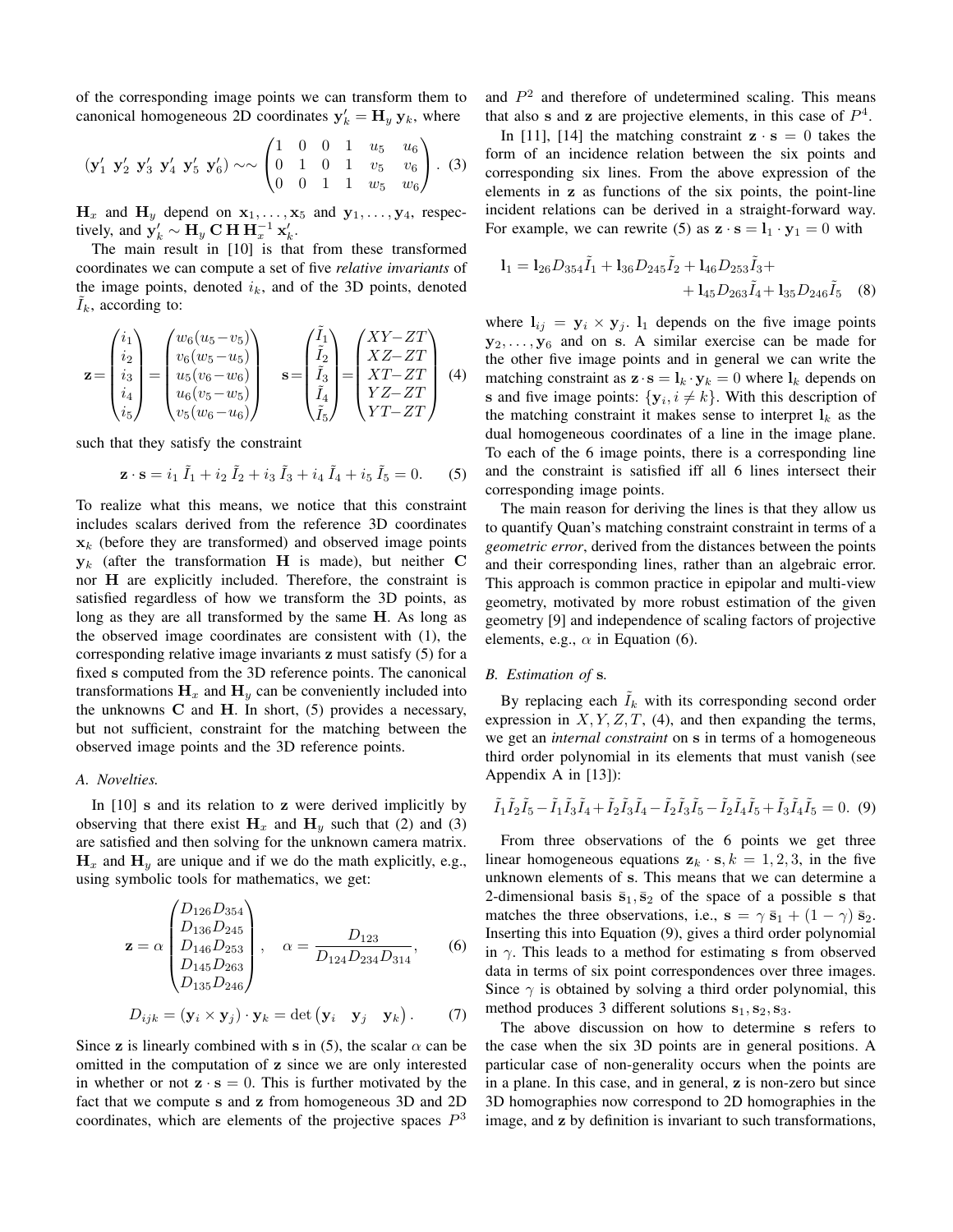$\mathbf{z}$  is invariant to any transformation  $\mathbf{H}_x$ . Consequently, the solution space for s described above increases to four dimensions which, however, still means that the above estimation method will provide correct solutions, only now they are not unique.

#### *C. Matching score.*

For motion analysis, these results can be used to verify the motion consistency given a set of 6 image points with known trajectories. From 3 observations of the 6 points, the method described above can be used to give  $s_1, s_2, s_3$ . If the 6 point are moving consistently, i.e., if they belong to the same object, the matching between one  $s_k$  and the 6 points should be small (ideally zero) over the trajectory time span.

Based on this idea, we compute a *motion inconsistency score* for set of 6 points as follows. The first three time frames of their trajectories are used for estimation of  $s_1, s_2, s_3$ . These are then matched against the trajectories by taking observation at time  $t$  to compute the six lines as described above and measure the distance from each line  $l_k$  to its corresponding point  $y_k$ , and then take the maximum distance over the six lines. This is denoted  $d_k(t)$ , where  $k=1, 2, 3$  are the different maximum distances given by three different solutions  $s_k$ . Finally, the score is given by

$$
S = \max_{t} (\min_{k} [d_k(t)])
$$
 (10)

In the case that the 6 points are on a single object, one of the three  $s_k$  should give a good match, i.e., a small  $d_k(t)$  for all  $t$ , which is the motivation for the above formulation of the score S. If the 6 points are on two or more objects however, S should instead be large, an assumption that is true depending on how different the motion patterns of the objects are.

## III. ALGORITHM

We propose a simple yet effective algorithm that can be used for the segmentation of multiple moving objects in a scene. It involves selecting a number of 6-point clusters that will form the initial *seeds* from which the segmentation will evolve. The remaining points will be assigned to these clusters based on a simple "motion consistency", or rather "motion inconsistency", criterion.

We start with a basic clustering algorithm (in this case Kmeans) in the image domain to divide the points from a single frame into spatially distinct regions. These may not correspond to motion distinct regions, but this is acceptable since we will merge or discard any redundant clusters later on. At this stage we only need to obtain the approximate object centres in the image. We then select 6-points at a certain distance  $\tau_D$ from each K-means centre and form our initial seed clusters. Following this, we perform a merging step in motion trajectory space so as to combine clusters that describe the same motion, and eliminate cluster redundancies. Once we have obtained the motion consistent 6-point clusters, we can evaluate the remaining points and assign them to the appropriate cluster based on the score in (10). As such, for each remaining point  $P_i$  yet to be classified, and each 6-point cluster  $C_j = \{P_1^j, ..., P_6^j\}$ we compute (10) from the points  $\{P_i, P_2^j, ..., P_6^j\}$ . The rationale behind this is that if the point  $P_i$  has the same (or very similar) motion trajectory in t frames, as does the cluster  $C_j$ , then by adding  $P_i$  to  $C_j$  in this way the score should remain low. Conversely, if their respective motions are different, then their combination will lead to an inconsistency with high score. We are using a "winner takes all" approach with point  $P_i$  assigned to the cluster with the lowest score and for this reason there is no threshold associated with the actual classification stage.

## *A. Cluster merging and rejection.*

The merging step takes us from spatial segmentation to consistent motion clusters. In order to merge two 6-point clusters  $C_k$  and  $C_l$  with  $k\neq l$ , we generate a small number ( $\approx$ 20-30) of intermediate combination clusters  $C_r$  that contain permutations of 6 randomly chosen points from both  $C_k$  and  $C_l$ . We then calculate the scores for these intermediate clusters  $C_r$  and take their median, resulting in a merging score  $S_m$ . This is to avoid excessively high or low values influencing the merging results and producing inconsistencies. If  $S_m$  is below some threshold  $\tau_m$  then the two clusters are merged. This threshold may be arbitrary selected or since the function that maps the number of merged clusters N to  $\tau_m$  is monotonically decreasing, we can equally select a value for the clusters and derive  $\tau_m$ . This is similar to the other competing methods in the literature that make use of explicit knowledge about the number of moving objects in the scene.

It is quite possible for a seed cluster to contain points from two or more differently moving objects. In this case however, such a cluster will describe a unique motion that no (or due to noise, very few) points will be assigned to. Such clusters can be easily detected during classification since they will grow very little in size. They will be removed and their points returned to the heap for re-classification. The algorithm is presented in pseudocode in Algorithm 1.

| Create spatial clusters using K-means                                               |
|-------------------------------------------------------------------------------------|
| Merge spatial clusters into $C_i$                                                   |
| foreach <i>point</i> $P_i$ do                                                       |
| foreach <i>cluster</i> $C_i$ do                                                     |
| Select 6 points $\{P_i, P_2^j, , P_6^j\}$ .<br>Calculate score $S_{i,j}$ from (10). |
|                                                                                     |
| end                                                                                 |
| Assign $P_i$ to cluster with $\min(S_{i,j})$ .                                      |
| Reject inconsistent clusters.                                                       |
|                                                                                     |

Algorithm 1: Motion clustering pseudocode.

### IV. EXPERIMENTAL RESULTS

We have carried out a number of experiments on real image sequences from the publicly available Hopkins155 database [1]. It includes different motion sequences of 2 and 3 objects, of various degrees of classification difficulty (perspective, degenerate or articulated motions) and is corrupted by tracking noise. For our experiments, we set the merging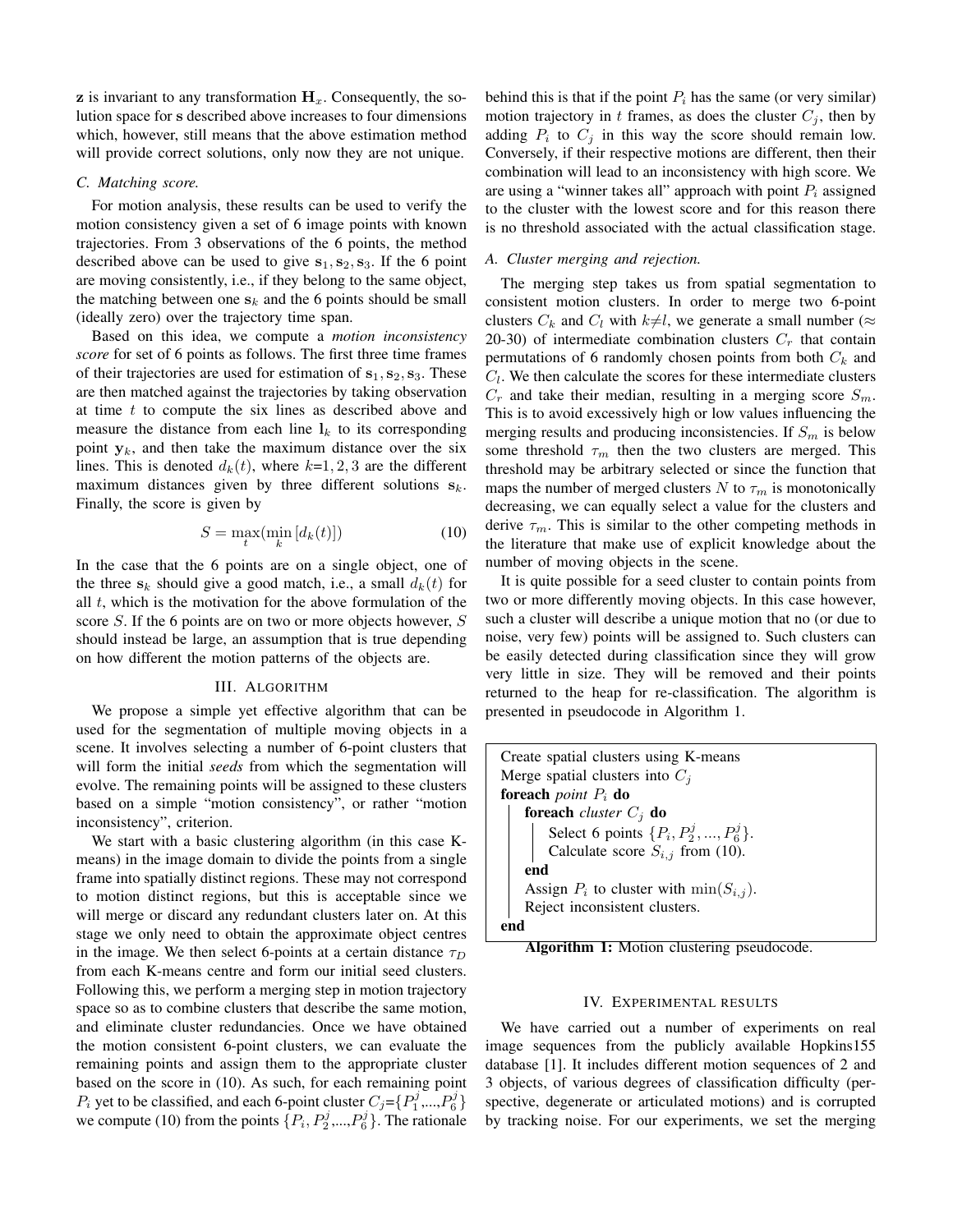

Fig. 1. Hopkins155 database results.



(a) 4 different motions (b) 0.4% resulting segmentation error

Fig. 2. 4 object motion example. Best viewed in colour.

threshold  $\tau_m$  to produce 2 or 3 seed clusters, depending on each sequence in the database. Furthermore, we adjusted the minimum distance parameter  $\tau_D$  to fine-tune the classification accuracy. This tuning is not essential but it can bring some small improvements on the classification results.  $\tau_D$  depends on the points and K-means centres density and has to be determined by trial and error for each dataset.

Our results (six point consistency, SPC) for 2 and 3 motions are shown in Figure 1 and Tables I and II. Note also that we compare against the published results of the state-of-the-art methods. If we look at Table I, we can see that our method gives good results on average for most sequences, while being particularly effective for the degenerate traffic sequences (2nd after SSC). Again, for the articulated sequences we rank 2nd and 3rd overall for all 2 motion sequences. By comparison, our performance is close to MSL for the checkerboard data. In Table II, we see a somewhat similar behaviour with very good results on the traffic sequences and results closer to MSL for the other sets. Considering however the simplicity and speed of our method compared to the MSL and other approaches, these results are very encouraging. Finally, if we look at Figure 1 and comparing with the results published in [15], we see that our method performs at the same levels with most of the state-of-the-art, with a performance over 90% occurrences at 0-10% error rates for 2 motions and close to 65% occurrences for 3 motions. Overall, for all motions, the occurrences peak around 87% for the same error rates. However, we outperform all other methods, including SSC and SCC in the higher error regions since we have no error greater than 30%. As a result the distributions in Figure  $1(a)$  have much heavier tails than any method in [15]. This is also mirrored in Figure 1(b) where we reach 100% on the y-axis faster than the other methods. Of